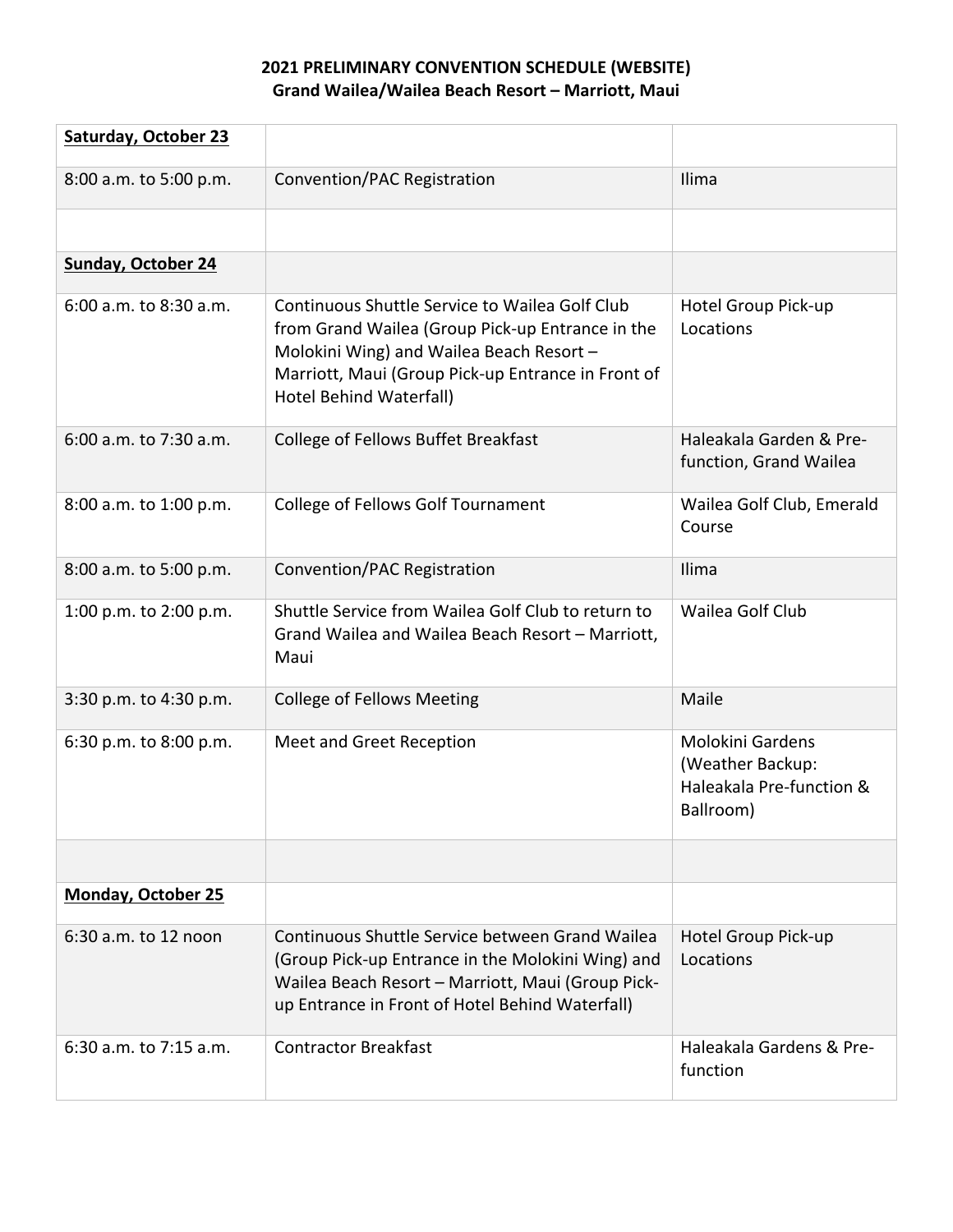| 7:00 a.m. to 4:00 p.m.       | <b>Convention Registration</b>                                                                                                                                           | Ilima                                    |
|------------------------------|--------------------------------------------------------------------------------------------------------------------------------------------------------------------------|------------------------------------------|
| 7:00 a.m. to 12 Noon         | <b>PAC Registration</b>                                                                                                                                                  | Ilima                                    |
| 7:30 a.m. to 9:00 a.m.       | <b>General Session: Steve Pemberton</b>                                                                                                                                  | Haleakala Ballroom                       |
| 9:15 a.m. to 10:45           | <b>General Session: Nick Espinosa</b>                                                                                                                                    | Haleakala Ballroom                       |
| 10:45 a.m. to 12:00 noon     | <b>Contractor Networking Break</b>                                                                                                                                       | Haleakala Pre-function                   |
| 12:00 noon to 1:30 p.m.      | Keynote Presentation and Awards Lunch<br>Keynote Speaker - Jake Wood<br>Chapter Executive of the Year Award<br><b>Contractor of the Year Award</b><br>Legislative Awards | Haleakala Ballroom                       |
| 1:30 p.m. to 4:00 p.m.       | Continuous Shuttle Service between Grand Wailea<br>and Wailea Beach Resort - Marriott, Maui                                                                              | Hotel Group Pick-up<br>Locations         |
| 1:45 p.m. to 3:15 p.m.       | General Session: Steve Taylor and Eli Howard                                                                                                                             | Haleakala Ballroom                       |
| 6:00 p.m. to 9:30 p.m.       | PAC Reception and Dinner                                                                                                                                                 | Haleakala Ballroom                       |
|                              |                                                                                                                                                                          |                                          |
| Tuesday, October 26          |                                                                                                                                                                          |                                          |
| 6:00 a.m. to 12 noon         | Continuous Shuttle Service between Grand Wailea<br>and Wailea Beach Resort - Marriott, Maui                                                                              | Hotel Group Pick-up<br>Locations         |
| 6:30 a.m. to 12:00 noon      | <b>Convention Registration</b>                                                                                                                                           | Ilima                                    |
| 6:30 a.m. to 11:30 a.m.      | <b>Product Show</b>                                                                                                                                                      | Aulani Ballroom<br>Wailea Beach Marriott |
| 6:30 a.m. to 9:00 a.m.       | <b>Product Show Breakfast</b>                                                                                                                                            | Aulani Ballroom<br>Wailea Beach Marriott |
| 9:00 a.m. to 11:00 a.m.      | Spouse Breakfast<br>Guest Speaker: Joan Ryan                                                                                                                             | Haleakala Ballroom                       |
| 9:00 a.m. to 12 Noon         | PAC Virtual Auction & Raffle Ticket Payment Office                                                                                                                       | Pikake 1                                 |
|                              |                                                                                                                                                                          |                                          |
| <b>Wednesday, October 27</b> |                                                                                                                                                                          |                                          |